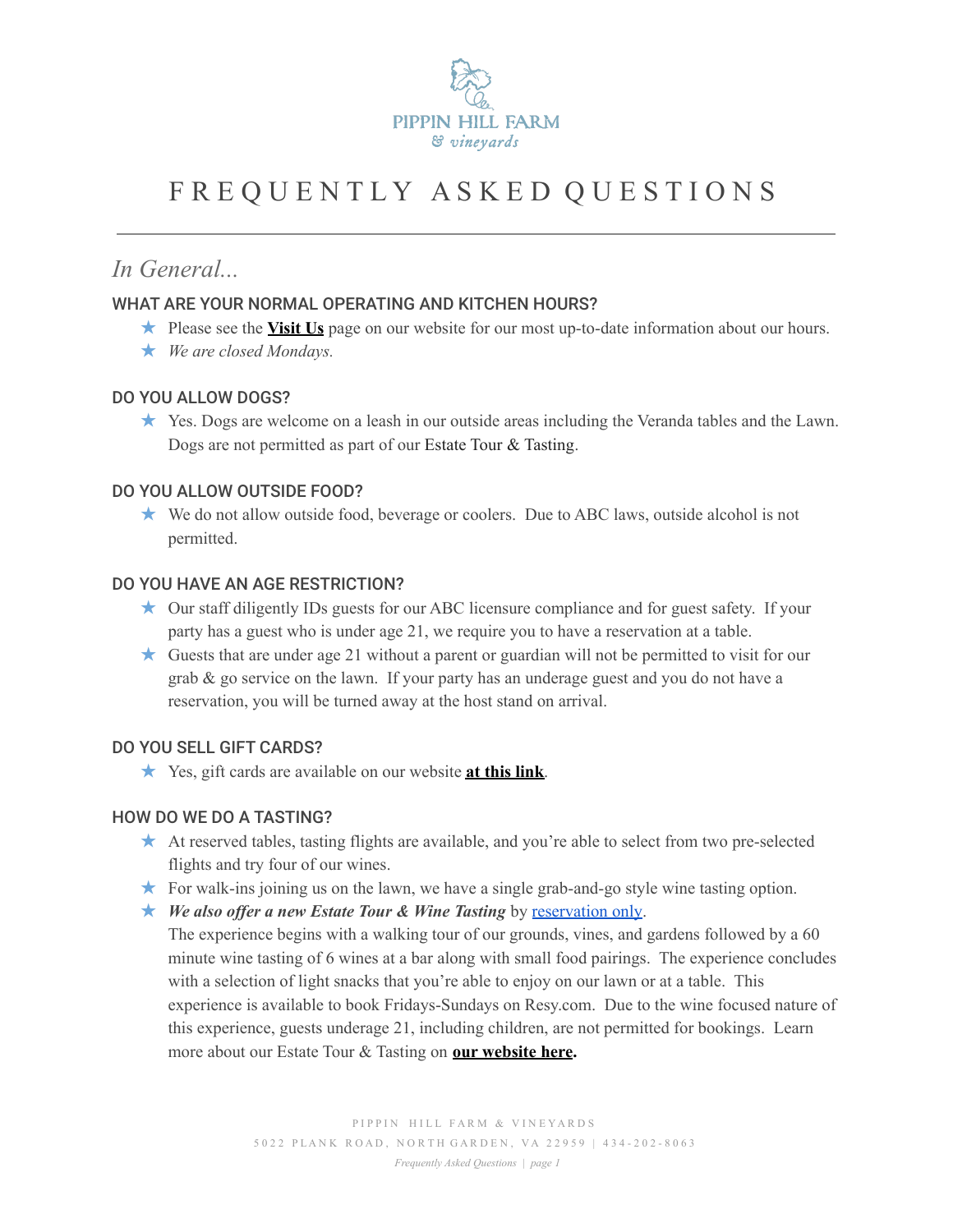

#### ARE WALK-INS WELCOME?

- ★ Yes, walk-ins are always welcome to sit on our lawn and have food and wine by the bottle.
- ★ We're not able to guarantee table service for walk-ins.
- $\star$  Please be aware that on weekends we do fill up and due to limited parking, we may reach capacity and not be able to allow anymore cars through. We strongly encourage our guests to carpool and arrive early to reduce the number of vehicles.

## CAN I SEE A COPY OF YOUR MENU?

★ Our current sample menu is linked in the top center on the home page of **our [website](https://www.pippinhillfarm.com/).** *This menu is subject to change, so please call our Tasting Room line for the most up to date information.*

#### WHAT DO WE NEED TO KNOW IF WE ARE TRAVELING WITH A TRANSPORTATION PROVIDER?

If you are traveling with a hired transportation provider, we ask that you fill out the form listed on our website at this **[link](https://eastonporter.wufoo.com/forms/z17wcalr1ctxdfn/)**. If a transportation request has not been approved prior to visiting, your group will be turned away upon arrival. We are able to accommodate a limited number of larger vehicles on the property per day.

## *Regarding Reservations*

## DO WE NEED RESERVATIONS?

- ★ Reservations are highly recommended daily for table service and are available on **[Resy.com](https://resy.com/cities/cho/pippin-hill-farm-and-vineyards).**
- ★ We are not able to guarantee table seating for walk-ins, but walk-ins are welcome to sit on the lawn and order food and wine by the bottle.
- $\star$  If you do not see availability on Resy, we are fully committed for reservations at that time.

## HOW SOON DO YOU FILL UP FOR RESERVATIONS?

- ★ We fill up very quickly, especially for covered outdoor Veranda seating, so reservations are recommended in advance.
- ★ Reservations are also recommended for weekdays, so please visit **[Resy.com](https://resy.com/cities/cho/pippin-hill-farm-and-vineyards)** for availability on your preferred date.

#### I ONLY SEE "INSIDE TABLE" AVAILABLE ON [RESY.COM](https://resy.com/cities/cho/pippin-hill-farm-and-vineyards), ARE YOU BOOKED ON THE VERANDA?

★ Yes - if you don't see the option for "COVERED VERANDA", that means we are booked completely for that date.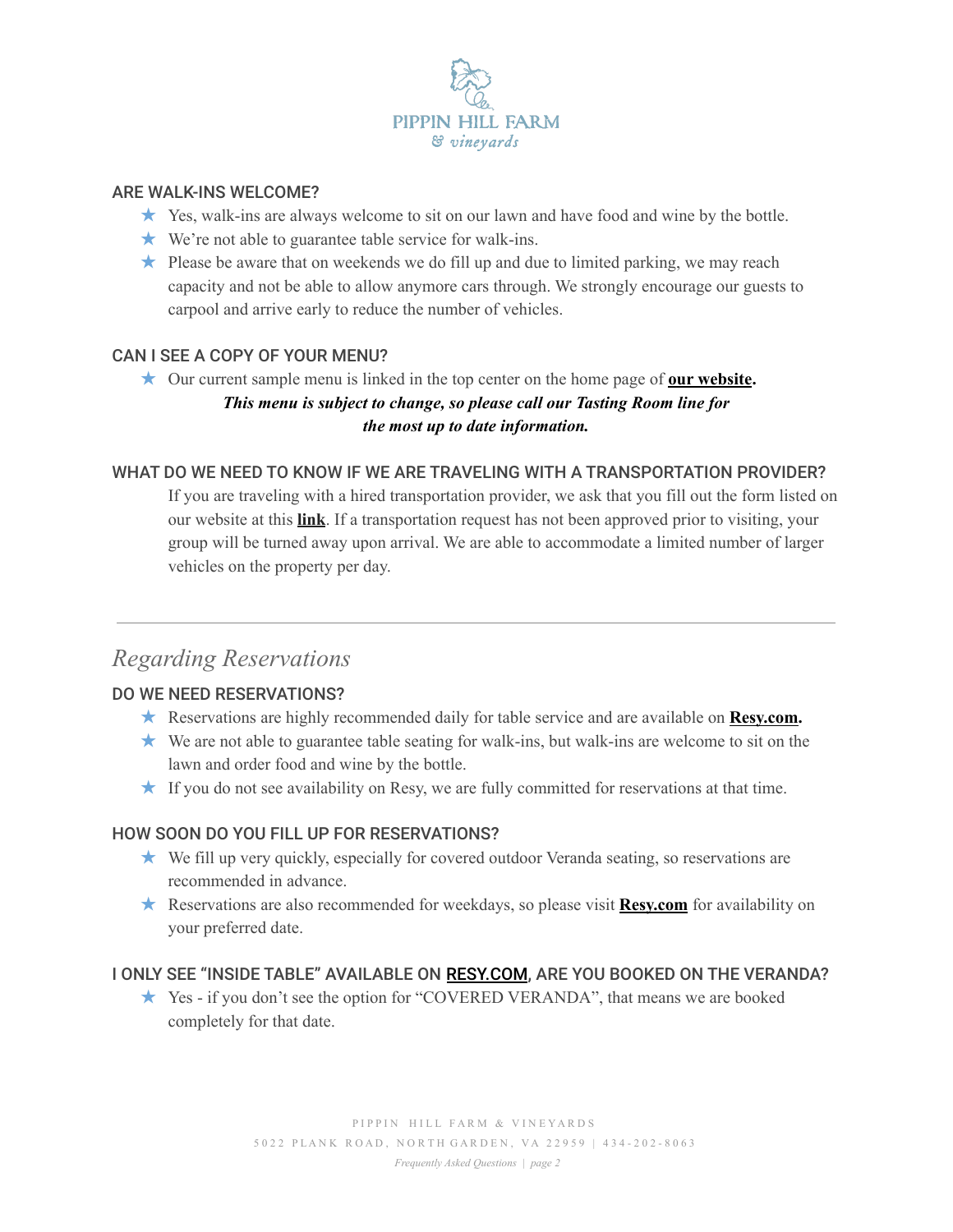

## HOW FAR IN ADVANCE CAN I MAKE A RESERVATION?

★ Reservations are released 30 days in advance on **[Resy.com](https://resy.com/cities/cho/pippin-hill-farm-and-vineyards)** at 8am ET.

## HOW LONG DO WE HAVE AT THE TABLE?

- ★ 90 minutes. Your reservation begins promptly at your confirmed reservation time.
- $\star$  If you arrive early for your reservation, we invite you to purchase wine by the bottle to enjoy while walking the grounds.
- $\star$  If you arrive late, please understand this will cut into your allotted 90 minutes as reservations are stacked back to back. We are only able to hold a table for 15 minutes before releasing it to the waitlist.

## HOW LATE CAN I BE FOR MY RESERVATION FOR YOU TO HOLD THE TABLE?

- $\star$  If you are running late, please give us a call as soon as possible at 434-202-8063.
- ★ Our staff will reach out to you if you are running late, and if you do not respond to our texts or calls, after 15 minutes, we will be unable to accommodate your reservation
- $\star$  If you miss your table reservation, you are still able to join us on the lawn for our grab  $\&$  go offering.

## CAN WE STAY AFTER OUR RESERVATION?

- ★ Yes, you can move to the lawn after your table experience and are welcome to enjoy additional food and wine by the bottle, time permitting.
- ★ We recommend that you bring a blanket or camping chairs to sit on on the lawn. We do rent a limited number of chairs as well as have a few 'picnic'style tables available but they tend to go quickly so we always recommend bringing your own chairs/blanket just in case!

## WHAT IF THE RESERVATION I'M LOOKING FOR ISN'T AVAILABLE ON **[RESY.COM](https://resy.com/cities/cho/pippin-hill-farm-and-vineyards)**?

- **★ [Resy.com](https://resy.com/cities/cho/pippin-hill-farm-and-vineyards)** has our most up to date availability for reservations.
- ★ If you do not see availability on Resy, this means we are booked for table reservations. You're still able and welcome to visit as a walk-in on the lawn without a reservation.

## HOW CAN I BE NOTIFIED IF A RESERVATION BECOMES AVAILABLE?

- ★ Clicking the "Notify" button does not guarantee reservation availability. Due to the volume of inquiries we receive for reservations, the Notify list is an ineffective way to contact our team. We recommend that you reach out to us directly by phone or at reservations@pippinhillfarm.com if you have specific questions about availability.
- ★ We are best able to field reservation inquiries by phone & email Monday-Friday, and we are typically unable to accommodate same-day reservations availability for weekends.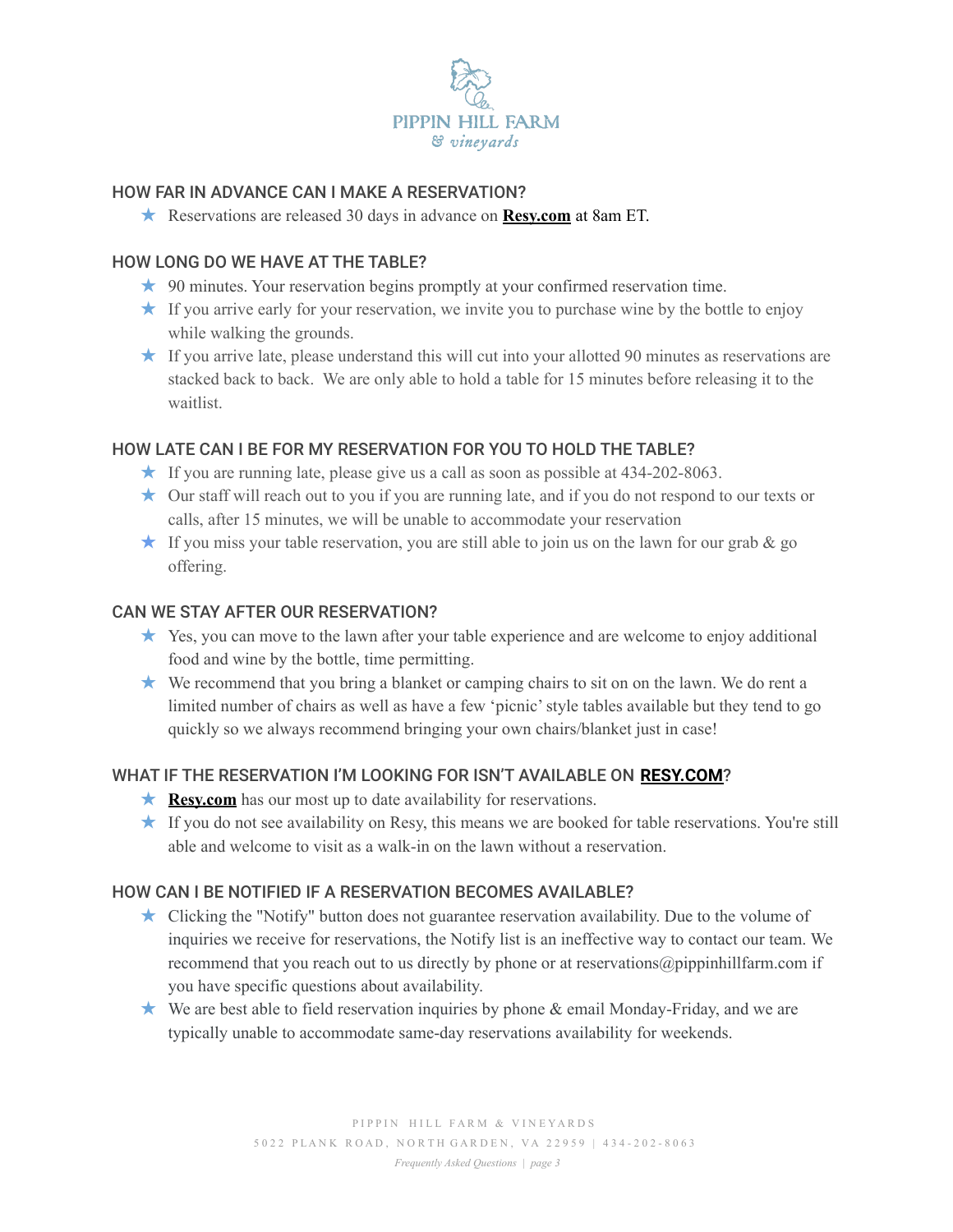

## CAN WE MOVE FROM A TABLE INSIDE TO A TABLE ON THE VERANDA OR VICE VERSA?

★ We're not able to guarantee that we can move the party, but you're welcome to express your preferences for seating in the notes section when you make your reservation on Resy.com.

## WHAT IS YOUR TIPPING POLICY?

- $\star$  For your convenience, we have added a 20% service charge to all parties seated for table service on the Veranda and indoor dining rooms.
- ★ Please request a manager should there be any issue during your visit.

## *Covid-19 Related Questions*

## WHAT ARE YOU DOING FOR COVID PRECAUTIONS?

- ★ We are following our state and local guidelines when it comes to all things Covid-19 related. As the guidance evolves, we evolve our operations accordingly.
- ★ In accordance with the latest guidance, we are not enforcing mask restrictions for our guests.

## WHAT ARE THE CURRENT CAPACITY RESTRICTIONS FOR INDOORS/OUTDOORS?

- ★ Groups larger than 10 can be accommodated on our lawn with our Grab and Go food and wine available for purchase. Please note, our ability to accommodate groups on the lawn is often limited by our parking, and we may not be able to accommodate larger parties depending on the day.
- ★ Using hired transportation is strongly recommended for parties greater than 10.
- ★ For the best experience for your larger guest count, consider booking a private event in advance and inquire with our form [at this link.](https://www.pippinhillfarm.com/private-events/#inquire)

## *When It Rains*

## ARE YOU OPEN WHEN IT RAINS?

 $\star$  Yes, we are open rain or shine!

#### IS THE VERANDA COVERED?

★ Yes, Veranda tables are covered.

## WHAT HAPPENS IF IT RAINS ON THE LAWN?

★ We're not able to accommodate lawn walk-ins with covered tables.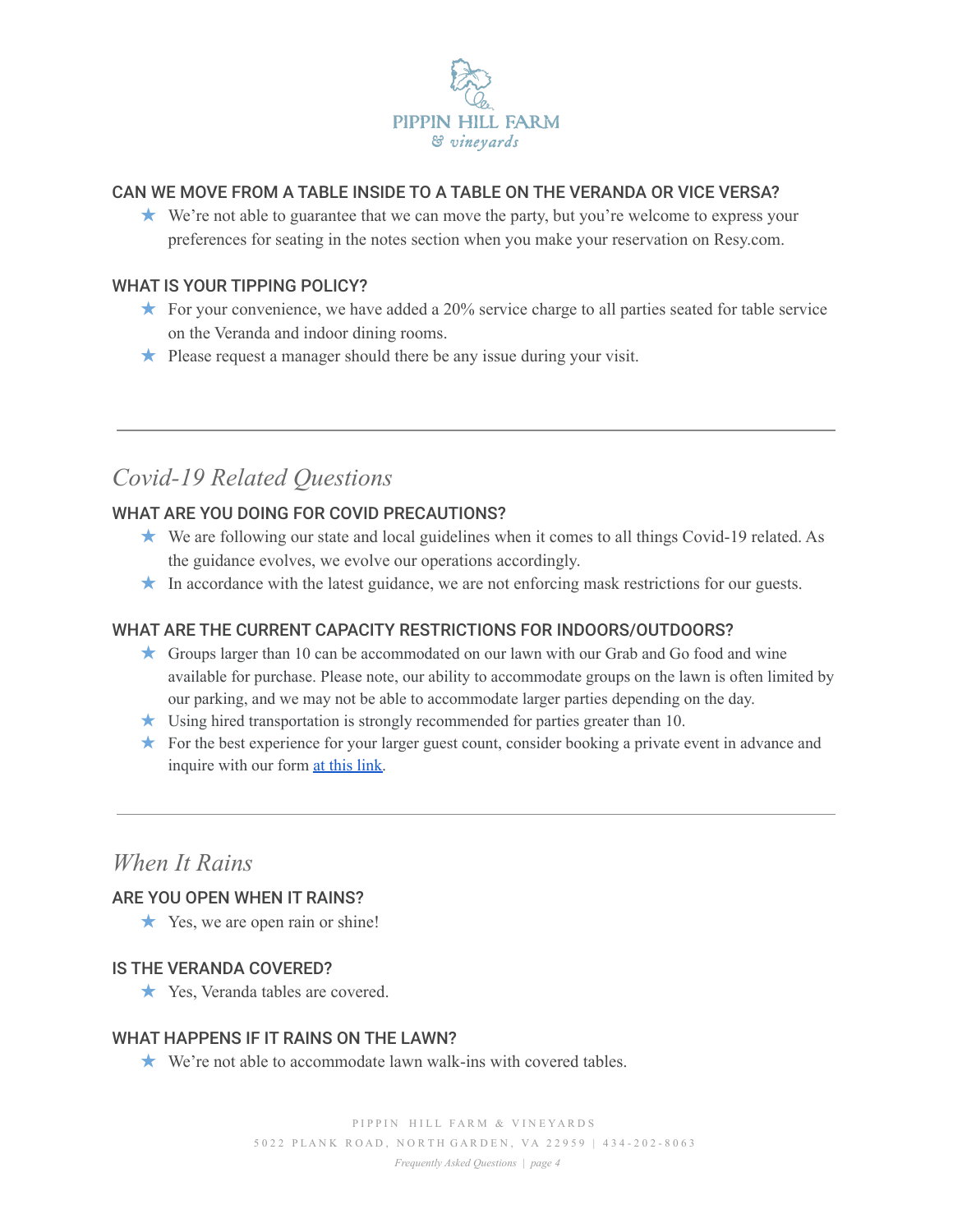

★ In the case of inclement weather and for the safety of our staff and guests we ask that you retreat to your vehicle until you are able to rejoin us on the lawn once it is safe and dry enough to do so.

## *About The Lawn*

## HOW DOES THE LAWN SERVICE WORK?

- ★ Our hosts will direct you to a bar where you can place your order for food and wine by the bottle and grab-and-go wine tastings.
- ★ We do not have wine by the glass on the lawn.
- ★ You'll receive your wine immediately, and we'll send you a text when your order is ready for pickup from a designated area.

## IS THERE SHADE OR OVERHEAD COVER ON THE LAWN?

★ We do not have a structure on the lawn as overhead cover for walk-ins. We are on a hill so there is little shade.

## PORTABLE CHAIR RENTAL POLICIES / PRICING

★ We have 20-25 portable chairs available for rent; they cannot be reserved ahead of time but rather through the hosts upon arrival for \$7.50 per chair.

#### ARE THERE TABLES ON THE LAWN?

★ We have a very limited number of picnic style tables available on a first-come-first-serve basis near our herb garden that do go very quickly so we always encourage guests to bring their own blankets or camping/portable chairs

#### CAN WE BRING OUR OWN FOOD/BEVERAGES/COOLER?

★ We do not allow outside food, beverage or coolers. Due to ABC laws, outside alcohol is not permitted

## *About The Veranda*

## IS THE VERANDA COVERED?

★ Yes

## IS THE VERANDA HEATED DURING THE COOLER MONTHS?

★ Yes, the Veranda does have heaters that are turned on when the weather calls for it!